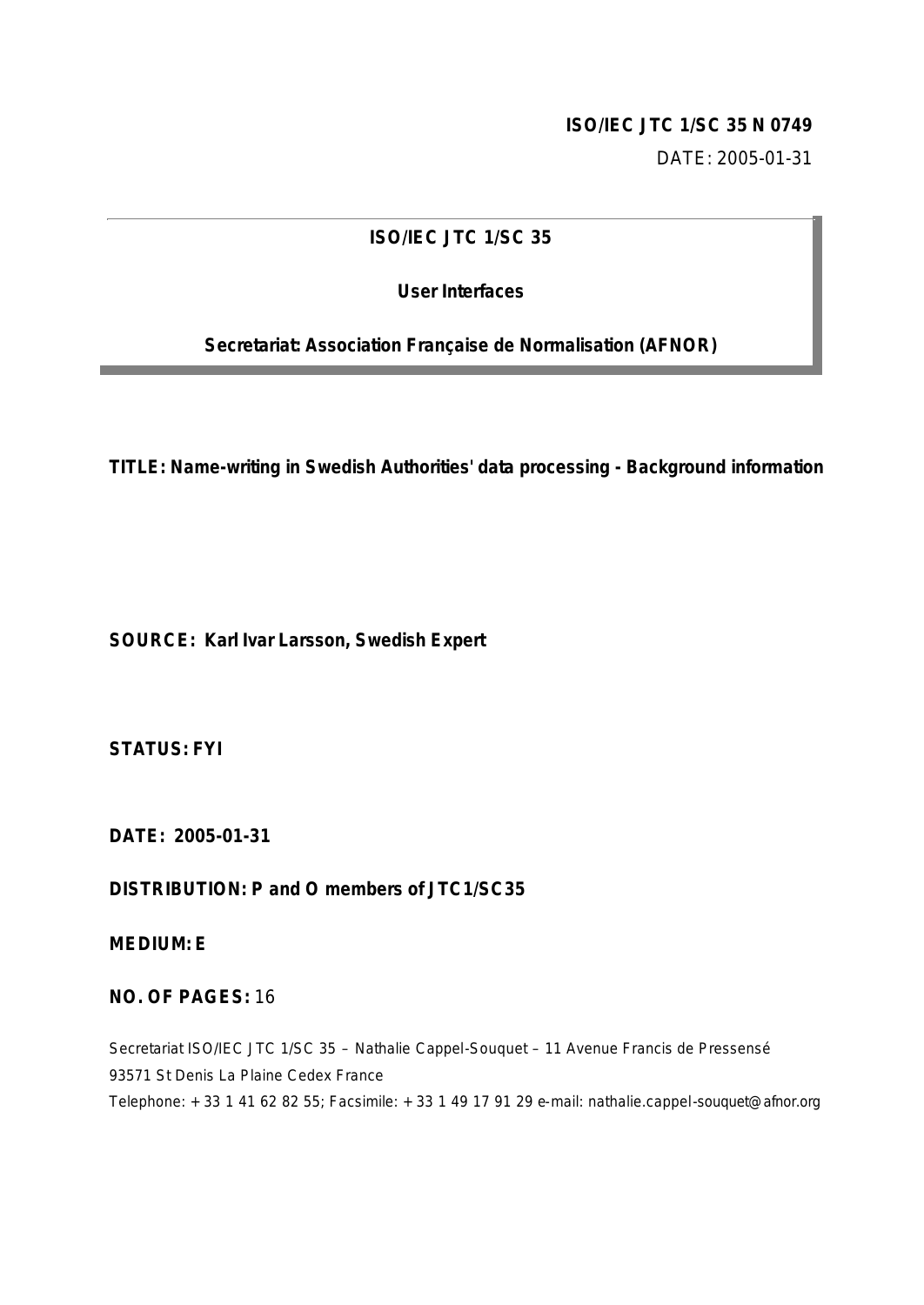## *Note:*

*This document was handed out in the SC35 Stockholm meeting 2004-11-24.*

## **Contents**

| 1          | General background                              | 3               |
|------------|-------------------------------------------------|-----------------|
| 2          | Languages and writing systems                   | 3               |
| 2.1        | General aspects                                 | 3               |
| 2.2        | Minority language issues                        | 4               |
| 2.3        | EU working languages                            | $\overline{5}$  |
| 2.4        | Writing systems                                 | 5               |
| 3          | Character data processing                       | 6               |
| 3.1        | Fundamental requirements                        | 6               |
| 3.2        | Character representation                        | $\overline{7}$  |
| 3.3        | Standards for character representation          | 8               |
| 4          | Computer keyboards                              | 11              |
| 4.1        | General characteristics                         | 11              |
| 4.2        | The "group" concept                             | 11              |
| 4.3        | Keyboard standards                              | 12 <sub>2</sub> |
| 4.4        | Swedish keyboard situation                      | 12 <sub>2</sub> |
| 4.5        | "Soft keyboards"                                | 13              |
| 5          | Proposed guidelines for representation of names | 13              |
| 5.1        | General principles                              | 13              |
| 5.2        | Character set: letters                          | 13              |
| 5.3        | Character set: non-alphabetic characters        | 14              |
| 5.4        | Required character set                          | 14              |
| 5.5        | Character transliteration                       | 14              |
| References |                                                 | 16              |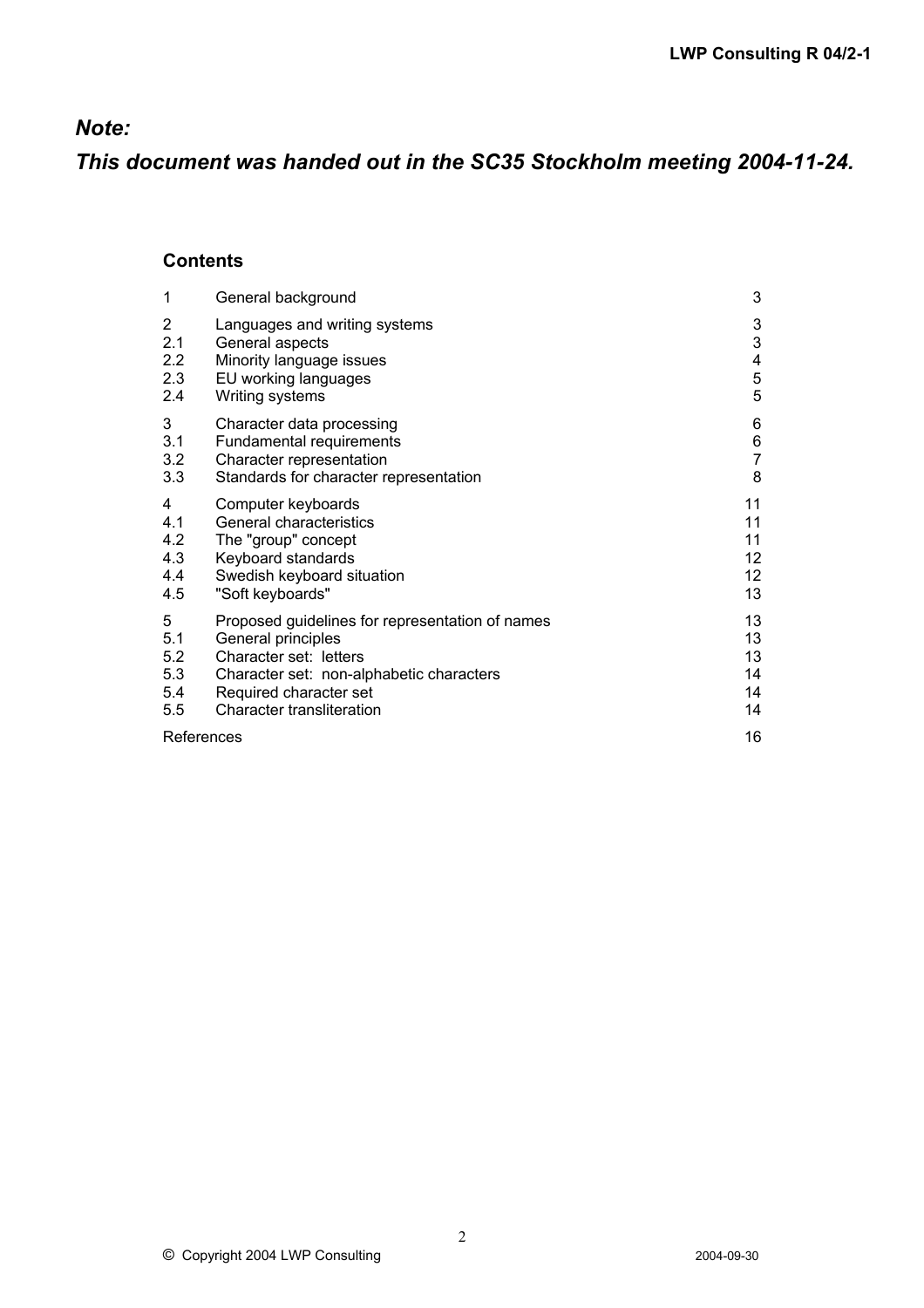# **Name-writing in Swedish Authorities' data processing –** Background information

*(Note: Since the contents of this document may be of interest in some Authorities' international contacts, it has been written in English.)*

# **1 General background**

Electronic interchange of information between Public Authorities in Sweden is increasing in importance extremely rapidly, as is interchange between Authorities and citizens as well as companies. The Swedish Government has decided to promote the "24-hour Public Administration" concept, to provide continuous access to public information.

Information interchange is however often made difficult by a lack of compatibility between different Authorities' data processing and/or communication systems. A multitude of such systems exist in the marketplace, some conforming to formal standards, and others based on "proprietary" – i.e. company-specific – principles. The Government has therefore found it essential:

"To decide on a minimum of binding rules and standards necessary for a well functioning electronic communication within the public administration and with its customers and to provide a supporting set of basic functions as a common infrastructure for the communication and co-operation between the different public agencies." *(Extract from speech by Gunnar Lund, Swedish Minister for International Economic Affairs and Financial Markets).*

The Ministry of Finance has appointed "Nämnden för elektronisk förvaltning" (The Swedish Board for electronic administration, e-nämnden) to initiate necessary work on guidelines, later to be turned into formal regulations. The Board started its work in January 2004, and has commissioned a number of specific tasks.

One such task is to develop a set of guidelines to satisfy the needs in data processing for correctly representing names of individuals, companies and geographical places. With today's international situation – including the Swedish EU membership – this requires the handling of a set of letters vastly larger than was earlier needed.

The Board has commissioned Statskontoret (The Swedish "Agency for Administrative Development" – to investigate the matter and propose guidelines to be referred for comments to Authorities and others concerned. Statskontoret, in turn, has commissioned part of this investigation to the company LWP Consulting. This document describes various factors of relevance in the matter, including:

- An overview of languages and their writing systems
- Factors relating to representation of letters and other characters in data processing
- Proposed guidelines for the representation of names in Authorities' data processing

## **2 Languages and writing systems**

### **2.1 General aspects**

A very large number of languages exist in the world, although the number is rapidly decreasing as languages spoken by small minorities become extinct. Considerably more than 3.000 languages could however probably still be identified, although some of them can be considered dialectal varieties of a common language. Many of these languages/dialects however lack an established writing system, and are therefore not candidates for commonplace data processing. The number of languages in the world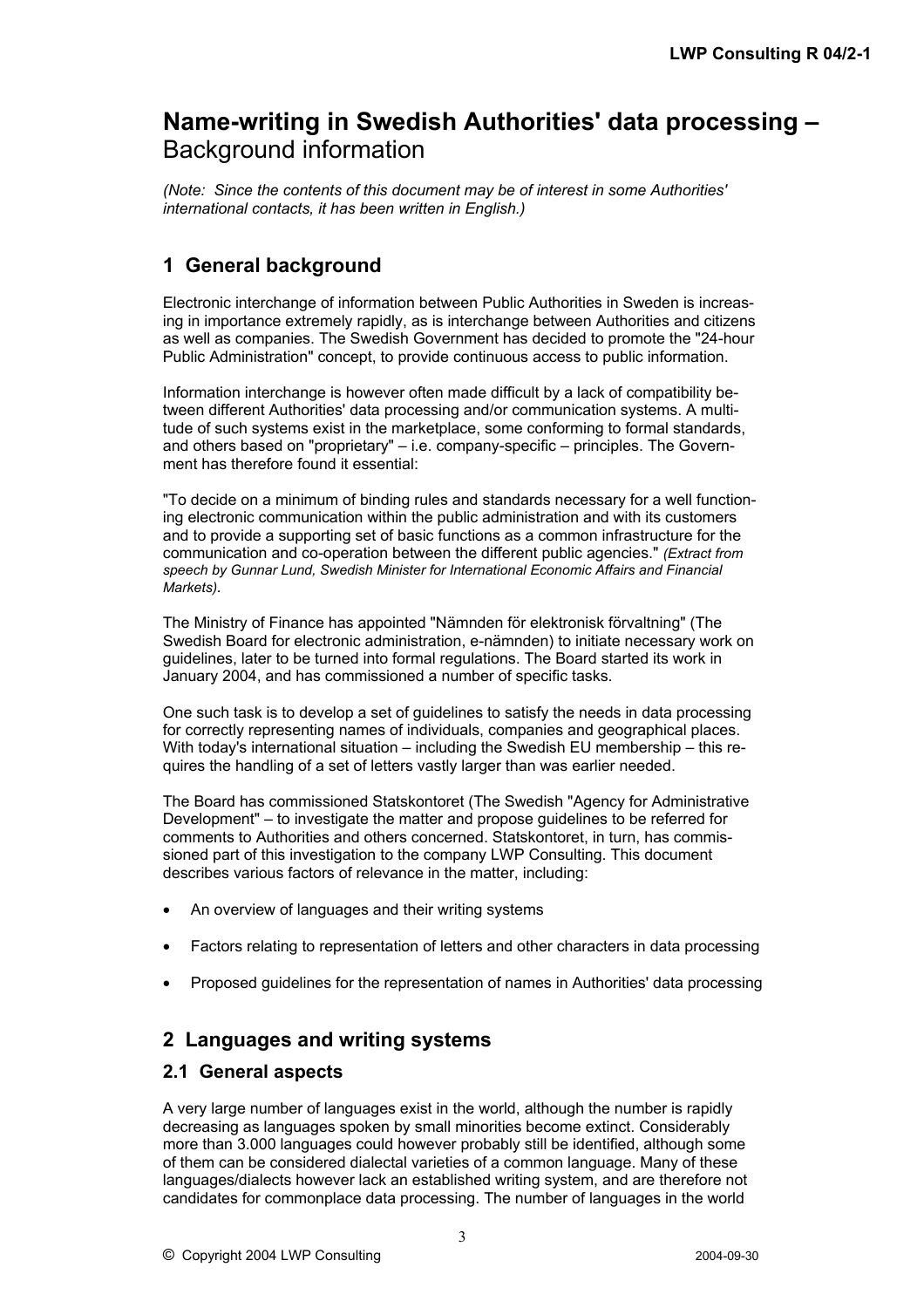used by a larger number of speakers and also possessing a writing system could be put at around 200.

The number of characters needed to correctly write even this smaller number of languages is extremely large. This is mainly because the writing systems of the three important languages Chinese, Japanese and Korean use an "ideographic" system of writing, with tens of thousands of characters. (The common term "ideographic" is used here loosely and not strictly correctly; also it should be noted that the indigenous Korean system Hangul is really syllabic, although used in a way necessitating data processing similar to the truly "ideographic" systems.)

In comparison, the number of characters actually used in international exchanges of computerised information is small. Most such exchanges use the Latin, the Cyrillic or the Arabic script. Information originating from languages with other writing systems is then "transliterated" into one of these scripts (the term "transcription" is also used in the connection, but here only "transliteration" is used, without a strict definition).

## **2.2 Minority language issues**

#### **2.2.1 General factors**

One factor to be considered for the data processing of names is majority- vs. minoritylanguage use. In most countries, public administrations permit writing of names only in the writing system of the "official" language, although this is often not clearly stated in national legislation. In Sweden, for instance, the law governing the taking of a new personal name (SFS 1982:1134) simply states that a surname cannot be accepted if its "composition, pronunciation or spelling" is "not suitable". This text is, naturally, not a very precise basis for interpretations in a specific case.

The matter becomes even more complicated by the fact that some countries do not explicitly declare a "state" language. A survey of the matter in the case of Europe (see References) however concludes that: "Most European constitutions declare one or more languages as the state, national or official language. Generally these three terms are used with one and the same meaning, i.e. that the languages declared are those used by the authorities, particularly in legal connections."

Out of the 47 states recognised by the Council of Europe (CoE) as European – i.e. being either CoE members or eligible for membership – 28 explicitly declare one or more state/national/official language(s) in their constitutions, and another two do it indirectly. However the remaining countries, amongst them all of the Scandinavian states, do not declare a state language.

The matter of language minorities, and therefore also of their requirements on namewriting, is now becoming internationally recognised because of the CoE "European Charter for Regional or Minority languages" (CETS No. 148). This charter has at present (September 2004) been ratified by 17 CoE member states, including Sweden, and further signed – although not yet ratified – by another 13.

#### **2.2.2 The Sami situation in Sweden**

Part of the Swedish ETS 148 ratification is an undertaking

"to allow and/or encourage **. . .** the use or adoption, if necessary in conjunction with the name in the official language(s), of traditional and correct forms of place-names in regional or minority languages."

#### and further

"to allow the use or adoption of family names in the regional or minority languages, at the request of those concerned."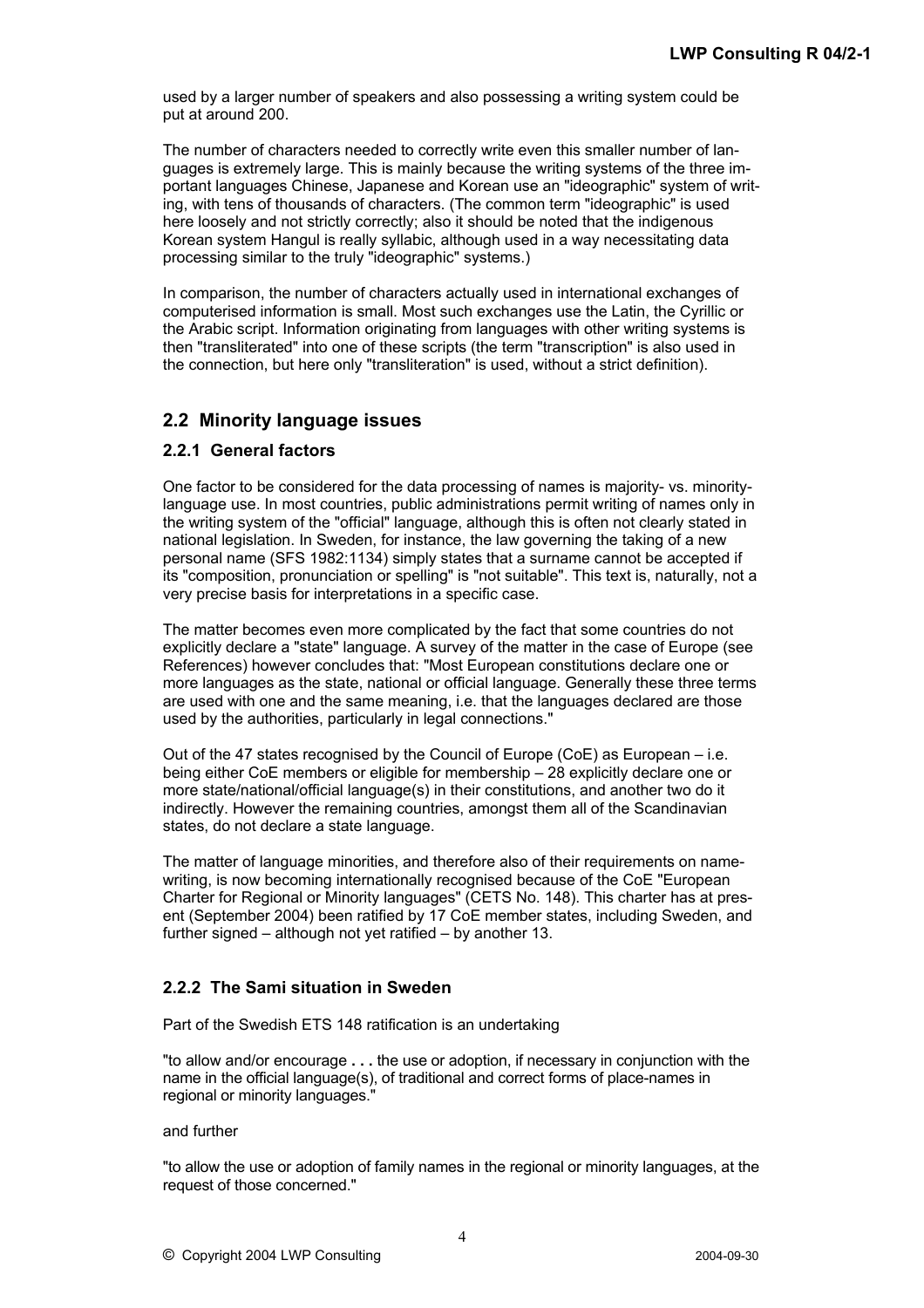These parts of the Swedish ratification apply to Sami, Finnish and Meänkieli (Tornedal Finnish), and are supported in legislations SFS 1999:1175 and 1176. While Finnish and Meänkieli are well-defined languages, "Sami" is somewhat unspecific, since several varieties exist, generally considered separate languages, with partly differing alphabets. In the absence of a clear specification, the Swedish legislation should be considered to apply to all Sami varieties.

The data processing requirements of Sami have been specified in documents issued by the joint Finnish-Norwegian-Swedish Sami Parliamentary Council; see References.

## **2.3 EU working languages**

After the latest EU enlargement the number of official working languages in the union's institutions is 20. Irish Gaelic and the Luxembourg language Letzeburgesh – which is really a German dialect – were not requested as working languages; and Belgium, Austria and the EU-recognised part of Cyprus use the majority languages of other EU countries.

At present two scripts are in use within EU, the Latin and the Greek. With the possible future entry of candidate country Bulgaria the Cyrillic script will also come into use.

It should be noted however that the Swedish situation for personal names already makes handling of Cyrillic-script names necessary, on a very much larger scale than Greek-script ones. Also Turkish-origin names are important in Sweden.

The EU working language situation therefore not really influences needed decisions on name-handling in Swedish Authorities.

## **2.4 Writing systems**

### **2.4.1 Concept of characters and "glyphs"**

A problem emerging with the introduction of data processing was the need to differentiate between characters as "conceptual entities" and their corresponding rendering, i.e. their written, printed or screen-displayed representation. For such representation the term "glyph" is used. (Strictly speaking the rendering is a "glyph image", while a "glyph" is a conceptual shape. In this document the term "glyph" – in Swedish "glyf" – is however used with the meaning of "glyph image", for simplicity.)

The reason for this problem is that writing systems have "borrowed" glyphs from each other. For instance, the first letter of the names Aachen*,* Архангельск and Αθήναι have the same shape, but are different characters**:** Latin A, Cyrillic A and Greek Alpha, respectively. The difference is of no consequence to a human reader, but it is to computers.

On the other hand, differences in fonts are generally unimportant in data processing, except in output. Whether a name is rendered in a specific case as e.g. Aachen or *Aachen* is irrelevant to any foregoing processing of the name.

### **2.4.2 Letters in Swedish data processing**

It would of course be desirable that all official data processings of names that are in any way in use in Sweden could employ their correct original representations, whatever their writing system used. This is however unrealistic – except possibly in some very specialised bibliographical data applications – both because of limitations in computer systems and because officials could not in general be expected to be familiar with more than the Latin-alphabet writing system.

It therefore appears necessary that data-processed name information from Authorities is always made available in the Latin script, i.e. transliterated. This does not exclude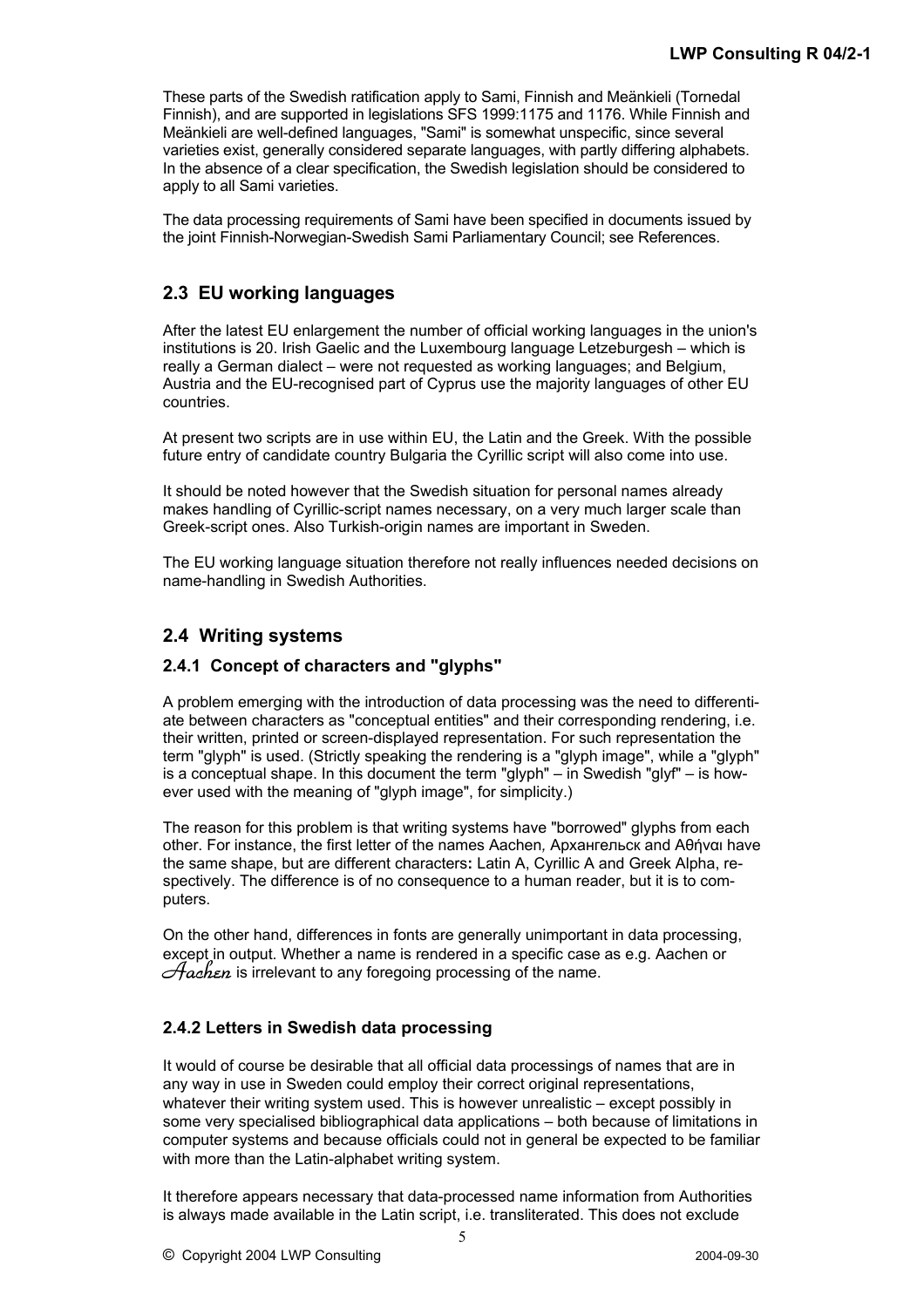Authority-internal processing in other scripts; and/or the storing of names in a form complementary to their Latin form, e.g. in the original writing system, if possible and suitable.

### **2.4.3 Latin-script considerations**

The Latin script, being the most widely used writing system in the world today, had originally 24 letters, the letters J and W being later additions. The present 26-letter alphabet is in principle sufficient only for English and Dutch, and for all other languages additional letters are needed.

Such additional letters are either formed by adding a diacritical sign to a base letter. e.g. the acute accent in é, or by making a small variation on an existing letter, like the Maltese ħ. In some cases a letter variation traditionally used for phonetical purposes has been added to a script, e.g. the letter n used in Sami.

Diacritical signs generally indicate some change of the phonetical value of a letter, e.g. the French e, é and è corresponding to three different pronunciations. In some languages however, an acute accent may be used to indicate stress. (A Swedish EU-parliament candidate spells his name *Sacrédeus*, indicating desired stress on the second vowel**;** the common pronunciation in Sweden of names ending in -eus is with the stress on the next-to-last vowel.)

Conversely for instance another diacritical sign, the diaeresis, is used in e.g. French not for phonetical purpose, but to indicate specific pronunciation, namely that two adjacent vowels shall be articulated separately (like in *Citroën*). In some other languages the diaeresis is phonetical, indicating an "umlaut" (like in *Köln*). To further complicate matters, in Swedish and Finnish the letter ö – as well as the ä – are considered complete and separate letters, not phonetical variations on o (and a); and therefore also ordered separately, at the end of the alphabet.

The original way of employing diacritics in data processing was taken over from typewriting, by "building" a letter through two successive operations. This is still the method for entering unusual letters from keyboards – e.g. é and ü from Swedish keyboards – but the internal representation of such letters in practically all computer systems is nowadays "pre-composed", i.e. all occurring variations on a base letter have their own unique representations.

Therefore in data processing the Latin script has a need for many times the basic 26 letters. With both the special-shape letters and the letters with diacritics there are more than a hundred Latin letters in European languages. Also, these letters must be available in both lower-case and upper-case form – even if some of them may not occur as the first letter of a name – thereby doubling the number of letter-type characters that must be handled by computer systems.

## **3 Character data processing**

### **3.1 Fundamental requirements**

Computers are intrinsically number-processing devices. For their use in processing character-based information three fundamental requirements must be satisfied:

- 1. It must be possible to unambiguously represent the needed characters internally in the computers, as well as on external storage media and in data communication.
- 2. It must be possible to input the needed characters.
- 3. It must be possible to output the needed characters.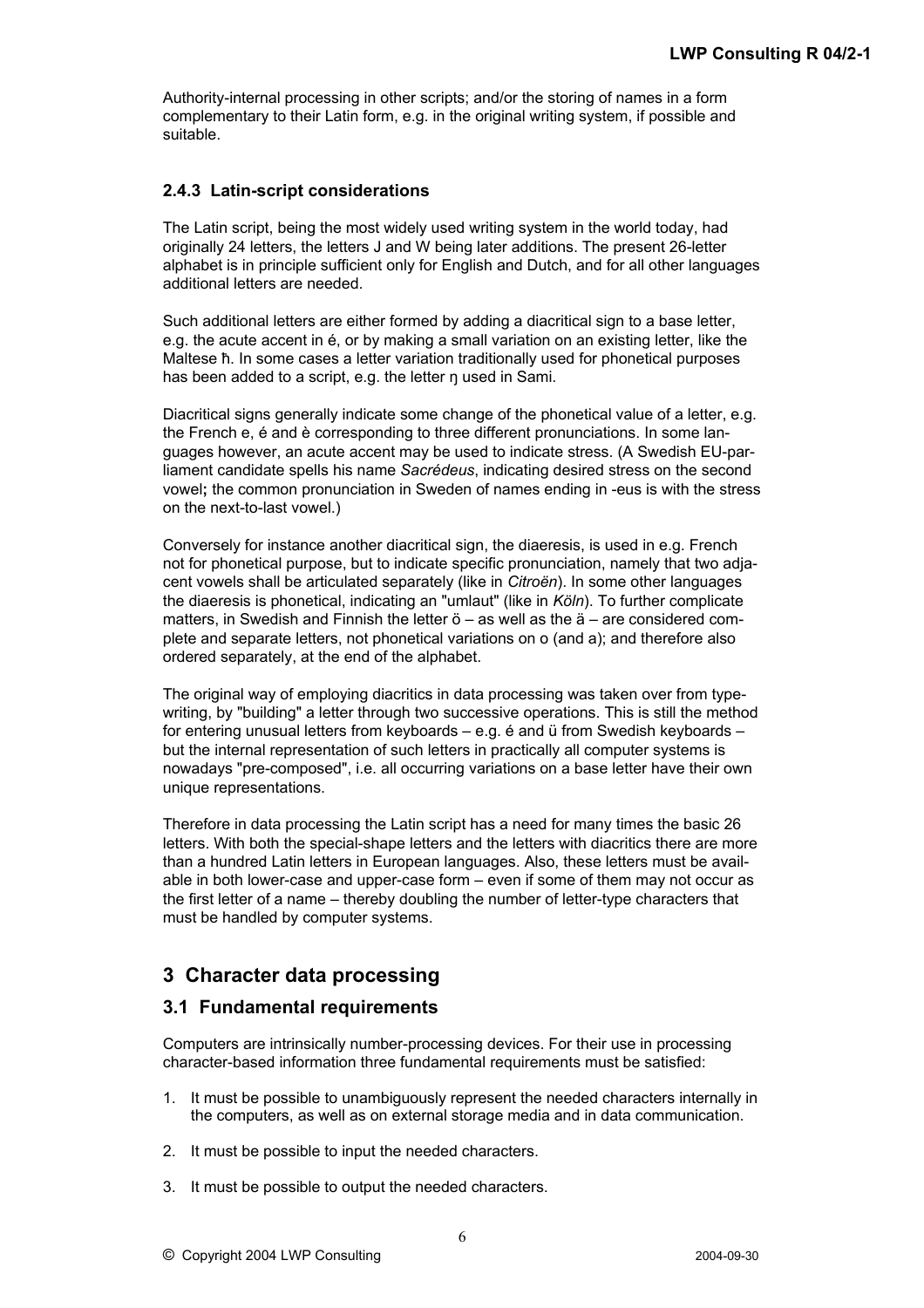These requirements may appear self-evident, and therefore trivial. What is often not sufficiently realised, however, is that solutions satisfying these three requirements are largely independent of each other, and must consequently sometimes be tackled separately.

In particular, character input – for which the keyboard is still the most important component of computing systems – must be given special attention, since factors like ergonomics are so important. Character output, requiring fonts, is in comparison a smaller problem, and is not treated in this document.

## **3.2 Character representation**

The early computers, emerging in the forties, were purely computational, i.e. working with arithmetic. Input and output was only of numbers and mathematical operators.

With the second-generation computers in the fifties, some limited processing of characters was introduced. Since the computers were basically intended to perform arithmetic, their "architecture" was based on comparatively large units of information, to achieve sufficient precision in computations**:** "words" consisting of 24 bits was a common solution. Representations of characters, when needed, were then packed into the words according to some computer-specific scheme.

With the third-generation computers in the sixties, processing of characters was recognised as a highly important field, along with the traditional arithmetic. This led to a new architecture for computers, with machine instructions adapted to handling character units represented by seven or eight bits. The machines' arithmetic instructions then worked on connected multiples of the basic 7- or 8-bit units.

Several different solutions emerged, but the architecture of IBM System 360 computers quickly became completely dominant. Its basic unit was the 8-bit "byte" (the term being an IBM invention), and the units could be connected for arithmetic operations in halfwords of 16 bits, words of 32 bits and – in some cases – double-words of 64 bits. This architecture has since become the conventional one, especially after IBM used it also in the PC introduced in the eighties. (Note: The formally accepted term for an 8-bit unit in data processing is *octet*. In this document, however, the more common term *byte* is used throughout.)

The 8-bit principle made possible the representation of 256 different characters. Some of these were needed for control functions, like e.g. "carriage return". In the 360 series, IBM used a proprietary representation – "coding" – scheme named EBCDIC, in which the initial 64 characters are set aside for control purposes. Consequently a maximum of 192 "graphic" – i.e. printable – characters could be represented.

In the EBCDIC scheme only 114 of these were however alphabetic characters, the remaining bit-combinations used for punctuation signs, currency symbols etc. Ten combinations were also needed for the digits 0 to 9 (which in this connection are printable characters, not quantities).

As should be obvious from the section above on languages, the alphabetic characters available in EBCDIC are completely inadequate to cover even the Latin-script alphabets of Europe. IBM therefore developed a large number of alternative EBCDIC schemes, each one intended to cover a specific language (like French) or a geographical area (like Denmark/Norway and Finland/Sweden). This enabled nationally-adapted data processing, but made error-free international exchange of information quite complicated.

The need to standardise the representation of characters had been recognised already in the fifties. The rapid expansion of data processing in the sixties, and especially the adoption of the IBM products, made the matter highly urgent.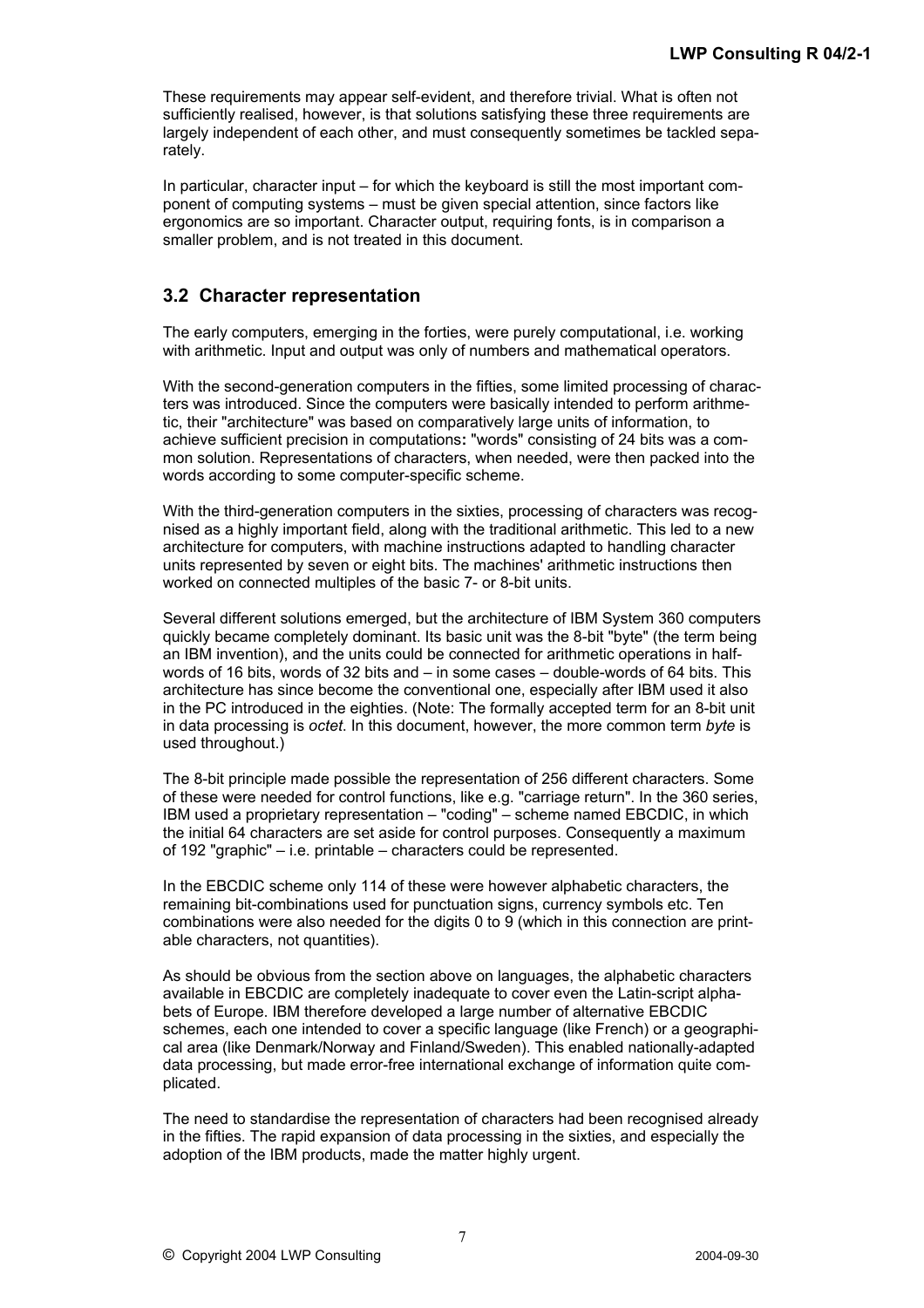## **3.3 Standards for character representation**

#### **3.3.1 The ASCII scheme**

Already in the fifties, work was started in US standardisation ANSI in its committee X3.4 to define a coding scheme known as the "American Standard Code for Information Interchange" (ASCII). The scheme was intended to cover the minimum character requirements for the US, and also to be acceptable to a large number of computer manufacturers**;** at the time many companies world-wide were designing and producing computers, most of them "incompatible" with each other. The ASCII was therefore designed as a minimal scheme, based on a 7-bit principle.

The original scheme used 35 bit-combinations for control characters. The graphic – i.e. printable – characters consisted of the capital letters A–Z, the ten digits, the \$ symbol, and a number of punctuation signs. It left 29 combinations undefined for future use. The standard was published in 1963.

Work to complement the initial scheme continued, partly in co-operation with international standardisation. This resulted in a second ASCII edition, published in 1967. In it, the number of control characters had been reduced to 33, and the small letters a–z and some more punctuation signs added. This version was to become the definitive one.

At the time however, the 8-bit EBCDIC scheme had become dominant in data processing, and the ASCII scheme therefore covered only a subset of the characters that had become available to many computer users. The need to develop an "8-bit ASCII" was consequently obvious. Extensive work on the matter was done in co-operation between various organisations, primarily ANSI and the European Computer Manufacturers Association (ECMA), and in 1984 the latter organisation submitted a formal proposal to the International Organization for Standardization (ISO) for such a scheme, which eventually resulted in the "Latin-1" as described in the next section.

In the various EBCDIC variants, the characters appear to be distributed randomly, although some explanation for the structure of the schemes can be found in early IBM products. On the other hand, the coding of characters in ASCII is based on logical principles.

ASCII has therefore become the firm basis for practically all coding schemes developed since the sixties. Not only are all international coding standards supersets of ASCII coding-wise, up to and including Unicode (see below), but those international standards also became the basis for most computer manufacturers' implementations. Therefore, the proprietary schemes for the IBM PC are supersets of ASCII, both in the original DOS operating system and in OS/2 and Windows, as are the schemes for the Apple computers.

The main – but highly important – exception to the ASCII-based structure is EBCDIC, on which much of IBM's product line is still founded.

### **3.3.2 International standards for 8-bit schemes: ISO/IEC 8859**

Originally a number of international standardisation bodies in addition to ISO worked on character coding, amongst them the International Electrotechnical Commission (IEC) and the International Telecommunication Union (ITU), whose standard developments part was previously named CCITT. Eventually ISO and IEC decided to establish a Joint Technical Commission, ISO/IEC JTC1, to handle standardisation work in the area of Information Technology. As regards ITU, it has now limited itself to develop standards related to telecom and not covered by the work in ISO/IEC JTC1.

As described above, the work on an "8-bit ASCII" was taken over by international standardisation, engaging mainly ISO. The result of this work was the ISO standard 8859 part 1, known as "Latin-1", and published in 1987. This scheme quickly became implemented in a number of computer systems, in some cases even before the standard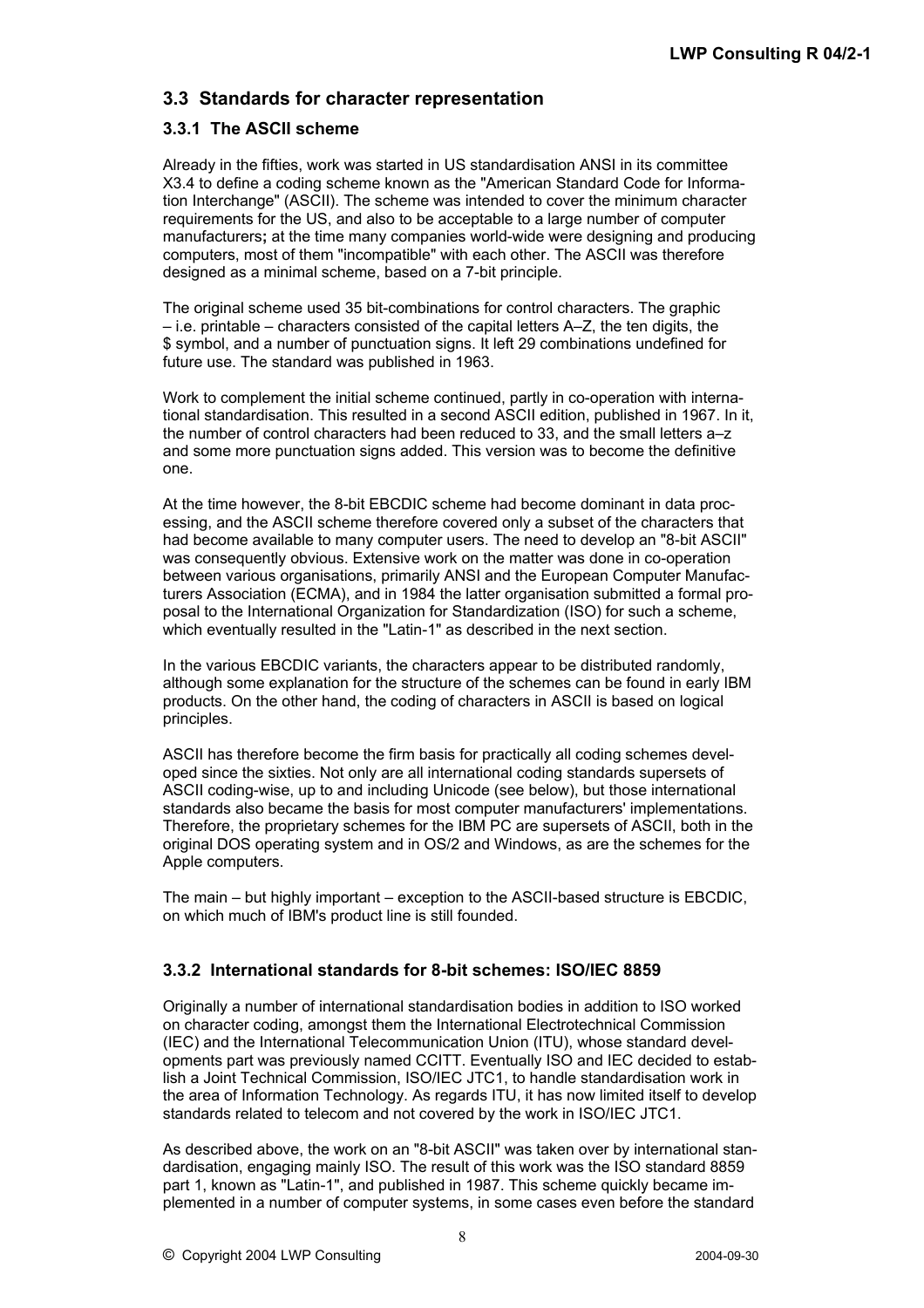had been formally finalised. Later, it was also used as the basis for IBM OS/2 and Microsoft Windows. The corresponding Windows scheme, Code Page 1252 "Windows Western", is a superset of Latin-1, with a few characters added in coding positions left unused in Latin-1 (and not really available for use, according to the 8-bit coding framework established by ISO/IEC, which Windows is not fully conformant with).

As the Windows name implies, the coding scheme is intended to cover Western European needs in data processing (and thereby also the US needs). Actually the set of characters of Latin-1 is identical to that of the US version of EBCDIC, and information coded in that EBCDIC version can therefore always be converted to Latin-1 coding, and vice versa.

Like for EBCDIC, the 256-character limit of the ISO 8859 necessitated alternative schemes to cover more language areas than Western Europe. Today there are no less than 16 parts of ISO 8859, some of which have never become implemented by industry, although possibly forming the basis for applications developed by some user communities. (Only Part 1 is specified in References.)

#### **3.3.3 International standards for 8-bit schemes: ISO/IEC 6937**

Another ISO standard, developed in co-operation with ITU, is of interest, although not implemented by any computer manufacturer. This 8-bit standard, ISO 6937 originally published in 1983, preceded ISO/IEC 8859.

The standard is based on an excellent principle, namely to define the base letters A–Z (and the corresponding lower-case a–z) as well as European-language special-shape letters, and in addition to that a number of separate diacritics for combination with the base letters. The principle of the standard can therefore be seen as equivalent to the "type-writer method" described above for producing letters with diacritics. Excepting some small defects in its set of special-shape letters, implementation of this standard would have solved the problem of representing practically all European Latin-script letters in an 8-bit environment.

Unfortunately the principle causes problems in computerised text processing, since a letter is represented by either a single character or, in the case of base letters with diacritics, by two characters**;** making programming of editing operations complicated. The standard, therefore, has become the basis only for some user-developed applications, not for any commercially-available software.

ISO/IEC 6937 is however also of interest from another aspect, namely as an authorised documentation on the letter needs of European languages, enumerated in the standard in tabular form. Although met with opposition from some linguists, that table contains important information. Also, the standard is of interest because of its connection with keyboard standardisation (see below).

### **3.3.4 Other international standards for 8-bit schemes**

Several other ISO/IEC standards for 8-bit environments exist. The standards ISO/IEC 2022 and ISO/IEC 4873 are of special interest.

Together these two standards define an 8-bit extension mechanism to handle more than 256 characters at a time. In the first place, a maximum of 383 graphic – i.e. printable – characters are thereby possible. This would in theory permit 8-bit representation of all Latin-script characters needed for the majority and recognised-minority languages of Europe.

These two standards form the basis for the European standard CEN EN 1923, first published in 1998, and recently updated as CEN TS 1923:2003. It covers most of the Latin-script character sets defined in the different parts of ISO/IEC 8859, and also the Cyrillic and Greek sets of its parts 5 and 7. Its coverage is not completely sufficient for European minority languages, however.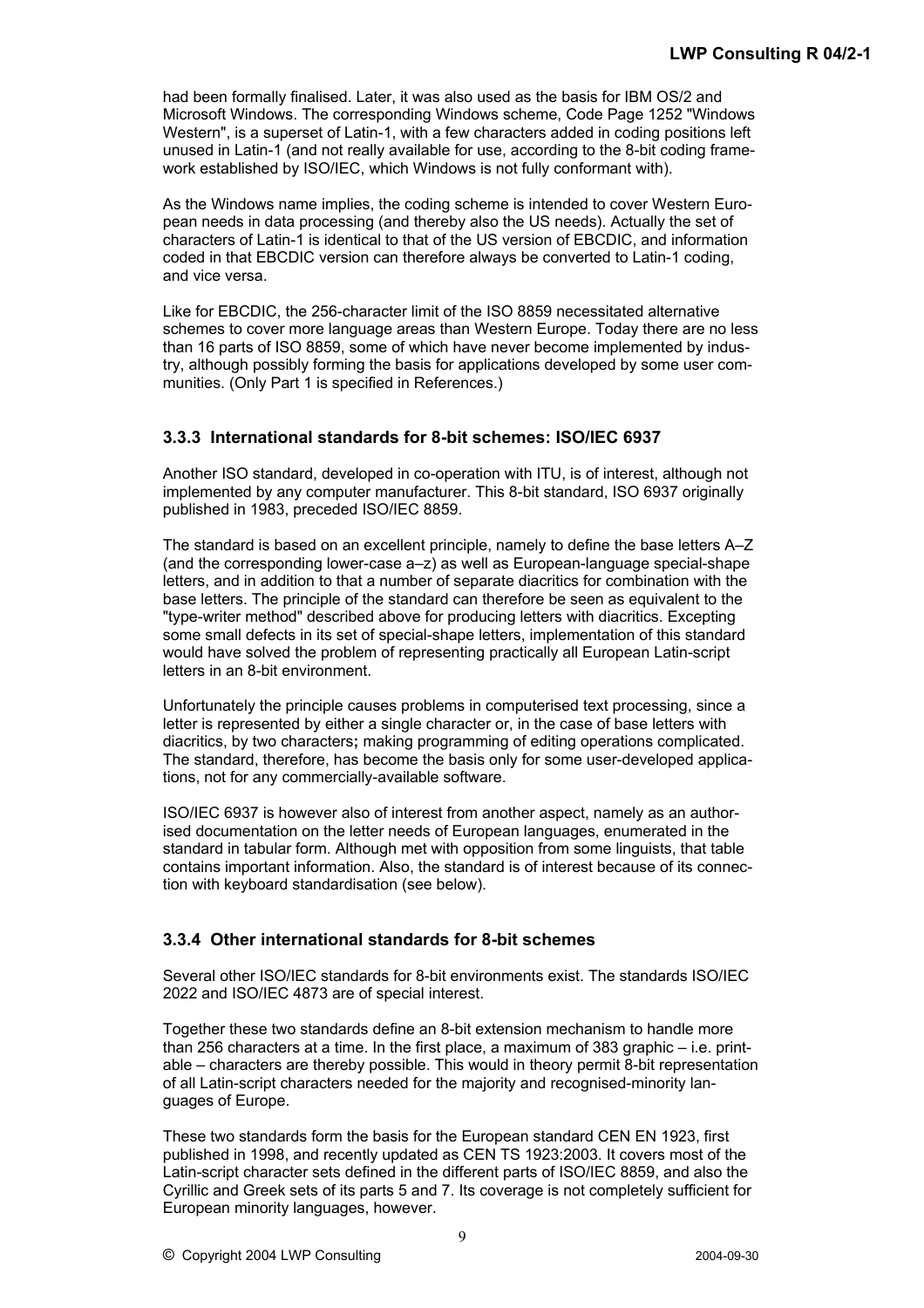The main objection to the 2022/4873 extension mechanism is that its computer implementation is quite complicated. Also the possible increase in the number of characters is insufficient for many situations. Theoretically the framework defined by these standards permits an unlimited number of characters, but in practice the limit can be seen as 383. The computer industry has therefore not adopted the principles of these standards, and it cannot be expected that TS 1923 will become the basis for any industrysupported software.

Some other character set standards for the 8-bit environments also exist, but are not relevant to the problem of data processing of names in Sweden.

#### **3.3.5 Standards for multi-byte schemes: Unicode and ISO/IEC 10646**

The market importance of the countries using ideographic writing systems, especially Japan, was naturally recognised by the computer industry quite early. Since those writing systems cannot be accommodated in the same way as script-based systems, a number of manufacturer-specific solutions came into existence. With the general acceptance of the byte-oriented computer architecture, the natural solution to the ideographic problem became based on different two-byte representations.

An obvious development was thereafter to include in a two-byte system also all the characters covered in conventional 8-bit coding schemes, thereby achieving an allencompassing solution. A project with this purpose was started in the eighties, with mostly computer industry participation. The project was later formalised as the "Unicode Consortium", and its work resulted in 1991–1992 in the publication of "The Unicode Standard Version 1.0".

In parallel, ISO/IEC JTC1 had started work on developing a formal coding standard covering all possible characters needed in data processing. As different from the Unicode Consortium, JTC1 considered it necessary to plan for more than the 65.536 characters that are possible in a true two-byte scheme, therefore working on a fourbyte coding principle.

The obvious need of co-ordinating the efforts of the Unicode Consortium and JTC1 was recognised, and joint work resulted in changes to both the Unicode "standard" and the drafts developed within JTC1. Unicode version 2.0 published in 1996 was therefore made consistent with the corresponding ISO standard ISO/IEC 10646-1, published in 1993.

ISO/IEC 10646 now defines two forms of encoding: a complete four-byte form denoted UCS-4, and a two-byte form UCS-2. The two-byte set of characters, forming the "Basic Multilingual Plane" (BMP), is coding-wise identical to Unicode.

As regards character representation, references to Unicode and to ISO/IEC 10646 are consequently equivalent, and in the following text the writing Unicode/10646 is therefore used. It should be noted, however, that since the Unicode standard is more detailed than 10646 in some respects, not all implementations that are compliant with 10646 are necessarily fully compliant with Unicode. In the context of name-writing in Sweden such differences should however not be relevant.

Different notations are possible to indicate that a two-byte value is a code for a Unicode/10646-defined character. In this document the form U+xxyy is used, where xx is the hexadecimal value of the character's first byte and yy the value of its second.

A consequence of the two-byte scheme is that for many characters the first byte of its coding is in the range 00 to 1F (hexadecimal). When passing through communication systems, the first byte could therefore become interpreted as a control character, possibly causing corruption of data.

The "transformation format" UTF-8 specified in Unicode/10646 eliminates this problem through a specific transformation mechanism. At the same time, some data compres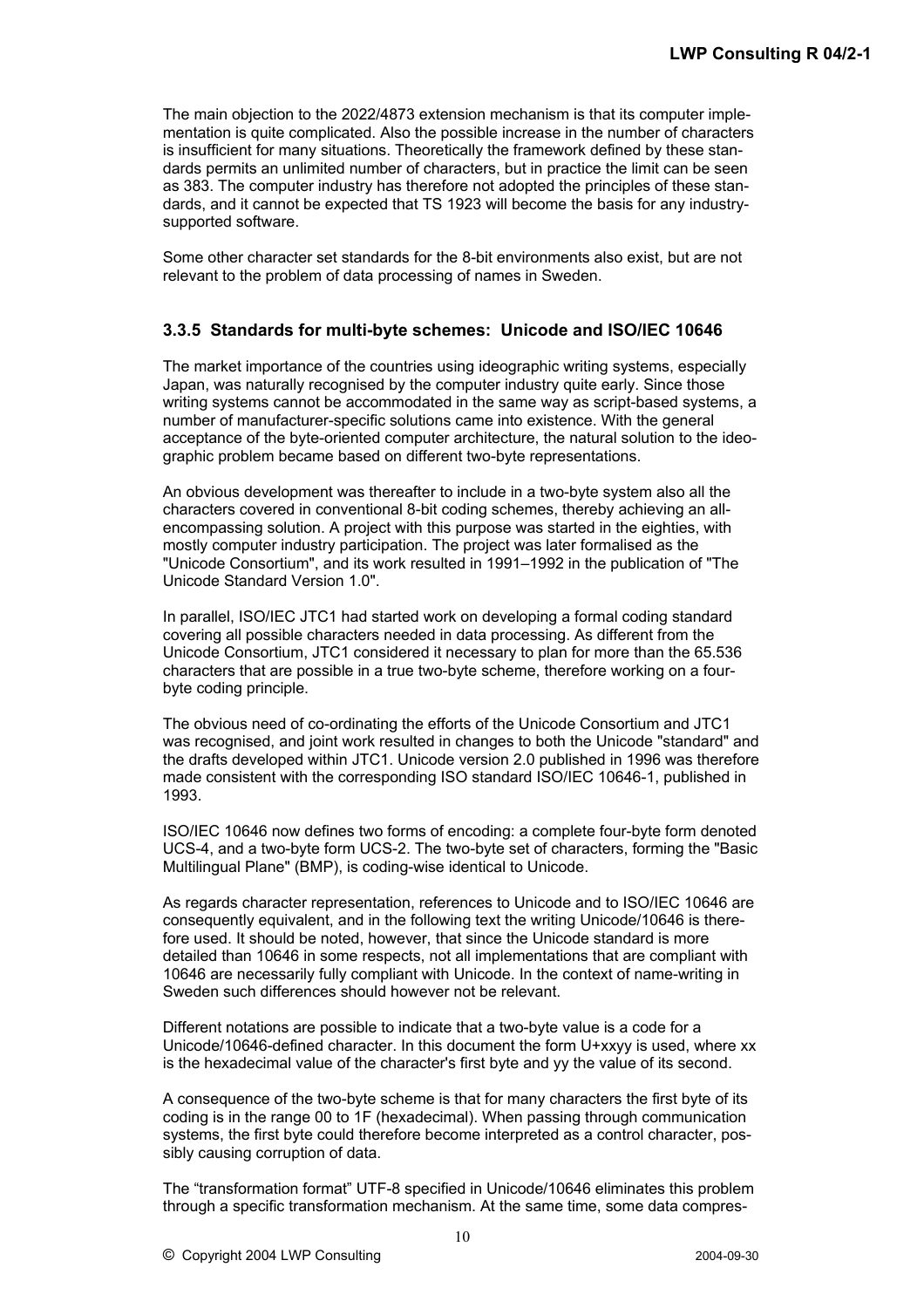sion is achieved, in that all ASCII characters are represented as a single byte instead of two. Some data base software makes use of this feature by storing information coded in Unicode/ 10646 as UTF-8 transformation, which greatly reduces storage requirements for the Latin script.

## **4 Computer keyboards**

## **4.1 General characteristics**

Computer keyboard layouts have evolved from the typewriter layouts used in different countries. They are formalised, in some countries, in national standards.

The originally-used "typewriter" design principle for computer keyboards, where each key-press generated a specific code corresponding to the engraving of the key, made keyboards language-specific. This principle became replaced by a more flexible one. Most of today's keyboards are electronically identical, with each key generating a unique but character-independent code. Input software then uses a table look-up to translate the key-specific coding into a character code. Only the key engraving now differs between national variants, not their electronic design.

In addition to the keys directly corresponding to a character, "dead keys" exist for generating composite letters i.e. base letters with diacritics. On Swedish keyboards, for instance, the acute and grave accents, circumflex, diaeresis and tilde are available. The combinations of base letter and diacritic that can be generated is dependent on the look-up tables. In general only combinations that are meaningful in the respective language have been included, but this is a limitation in software, not in the design of the keyboard itself. (It could be noted that for Swedish keyboards, containing the "ready-made" letters ä and ö, those can also be constructed by typing diaeresis followed by a and o, respectively.)

## **4.2 The "group" concept**

In many computer applications there exists a need to use the Latin script alternately with some other script, or one set of characters alternately with another set. For such situations a software mechanism for switching between different keyboard layouts was early provided, through multiple look-up tables. Generally the switching was then "locking" i.e. staying in effect until the next switching. For such alternate functions the terms "keyboard states" or "keyboard groups" are used.

This software mechanism is also used for situations with single scripts when it is desired to add more characters than the basic keyboard layout can accommodate. On Swedish keyboards, for instance, a number of additional characters – like the "at sign"  $@ -$  are available on PC-type keyboards in their uppermost key row when the "AltGr" key is pressed (on Macintosh keyboards the corresponding activating key is "Option").

This additional availability can also be considered as a "third-level shift". In this document, however, the group concept is preferred.

## **4.3 Keyboard standards**

A number of national keyboard standards exist, generally following the layouts traditionally established – more or less formally – by typewriters in the respective country. In Sweden, the standard SIS 66 22 41 "Alfanumeriskt tangentbord" was published in 1975 by the Swedish Standards Institute (SIS). The current second edition (see References) [wa](http://www.sis.se/default.aspx?tabName=@DocType_1&Doc_ID=28089)s published in 2000.

In ISO several standards relating to keyboards have been produced, starting in the seventies. Many of them were developed for typewriters, adding machines and the like,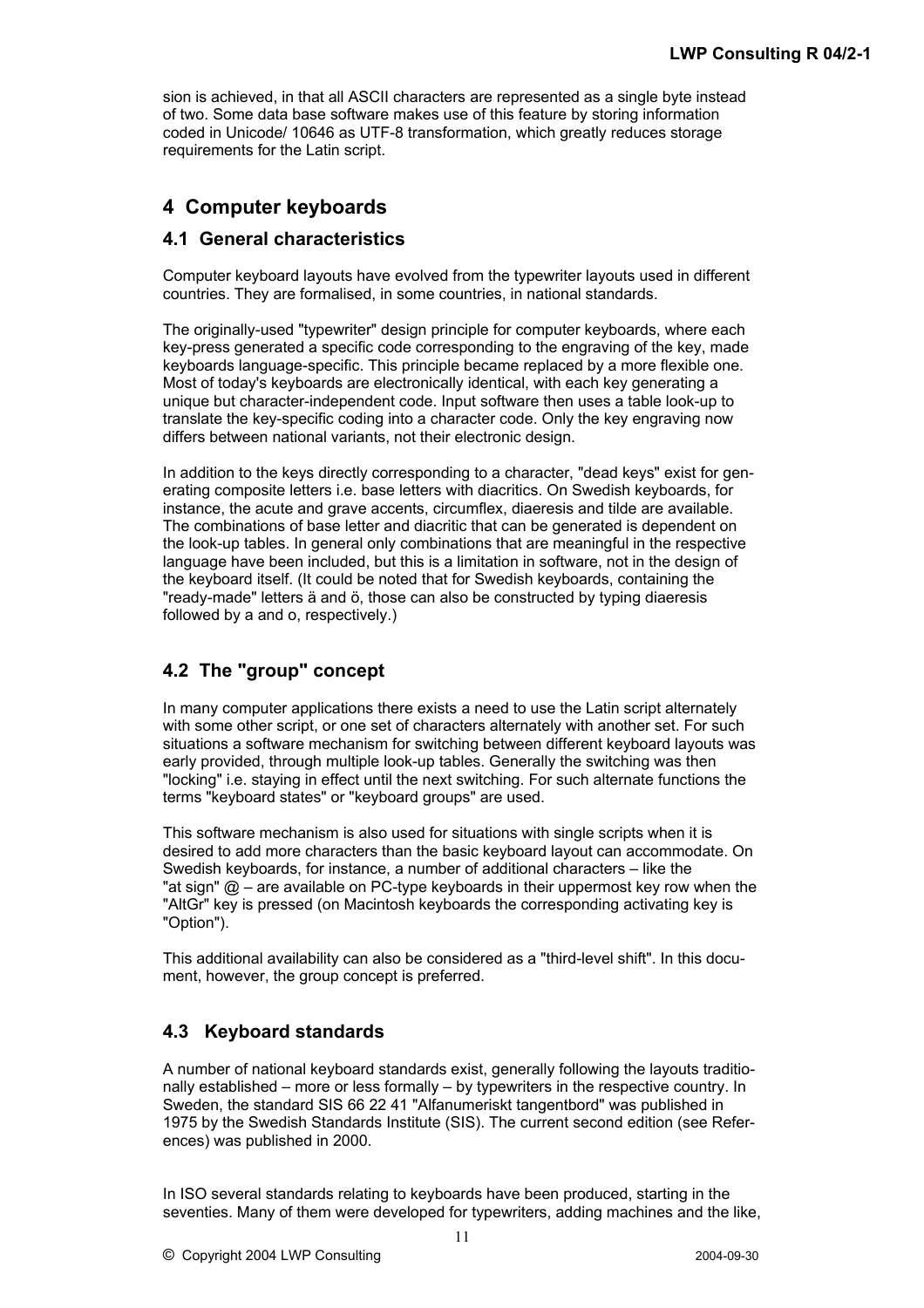and therefore sometimes inconsistent in relation to each other. In the nineties ISO/IEC JTC1 tackled the problem, producing the standard ISO/IEC 9995 "Keyboard layouts for text and office systems", made up of eight parts.

The standard specifies both the concept of "third-level shift" and of "groups". The principle for groups is that the "default group 1" layout is assumed to be an existing national one. The "Common secondary group" (group 2) layout is fixed, specified in the standard in detail. Any number of other groups, from "group 3" upward, can be added in a national standard if needed.

When ISO/IEC 9995 was originally developed, the character set to be covered by the "Common secondary group" was based on ISO 6937. The basic idea was that, together with what was generally available in a national group 1, all characters defined in 6937 should be covered.

This principle caused some arbitrariness. As mentioned above, ISO 6937 was developed quite early, when the data processing situation had not reached its present comparative maturity. The standard therefore contains a number of characters not very useful in text processing, e.g. the Ohm sign and "musical note".

A more serious problem is that the Icelandic capital letter Eth is missing, the intention being that the glyph for the letter "D with stroke" could be used for it. Such a "unification" is unacceptable in the data processing of today. Further, application of the group 2 layout together with most national groups 1 will lead to some duplication of character input options..

## **4.4 Swedish keyboard situation**

Market-driven de facto-situations for keyboard layouts have become established in most countries, generally only partly following formal national standards. This is the case for Sweden also. Although commonly available keyboards are mainly conformant with SS 66 22 41:2000 as regards to its Group 1, it can hardly be expected that its Group 2 will become implemented by industry.

A recent development is however of great interest. As mentioned above, the Sami requirements on data processing have been formalised in documents issued by the Sami Parliamentary Council. Required keyboard layouts for "Finnish/Swedish with Sami" and "Norwegian with Sami" are there specified, as are also Sami-specific layouts for Finland/Sweden and for Norway.

The "Swedish with Sami" assumes the SS 66 22 41 Group 1 layout. In an "Alternate group" (which could formally become e.g. a Swedish Group 3) the specifically Sami letters are included "ready-made". They are there allocated to key positions "intuitively natural", i.e. the letter  $\check{c}$  to the c key, the letter  $\eta$  to the n key etc. (although this principle could not be fully followed for some of the more unusual letters).

Microsoft has decided to implement full Sami support in Windows, including the keyboard layouts specified in the Sámediggi documents on their "extended" level. Starting with the recent Service Pack 2 for Windows XP, such support is available. The characters in the "Alternate group" are accessed in the usual Microsoft fashion, i.e. by depression of the "AltGr" key.

In addition to the specifically Sami letters, a number of other non-Swedish letters can be input from this keyboard layout through the use of diacritics combined with a base letter. It appears that some further extensions of the Microsoft solution could make possible the input of all of the Latin-script letters needed for writing of names according to this document. This possibility should be investigated, in co-operation with SIS and the industry.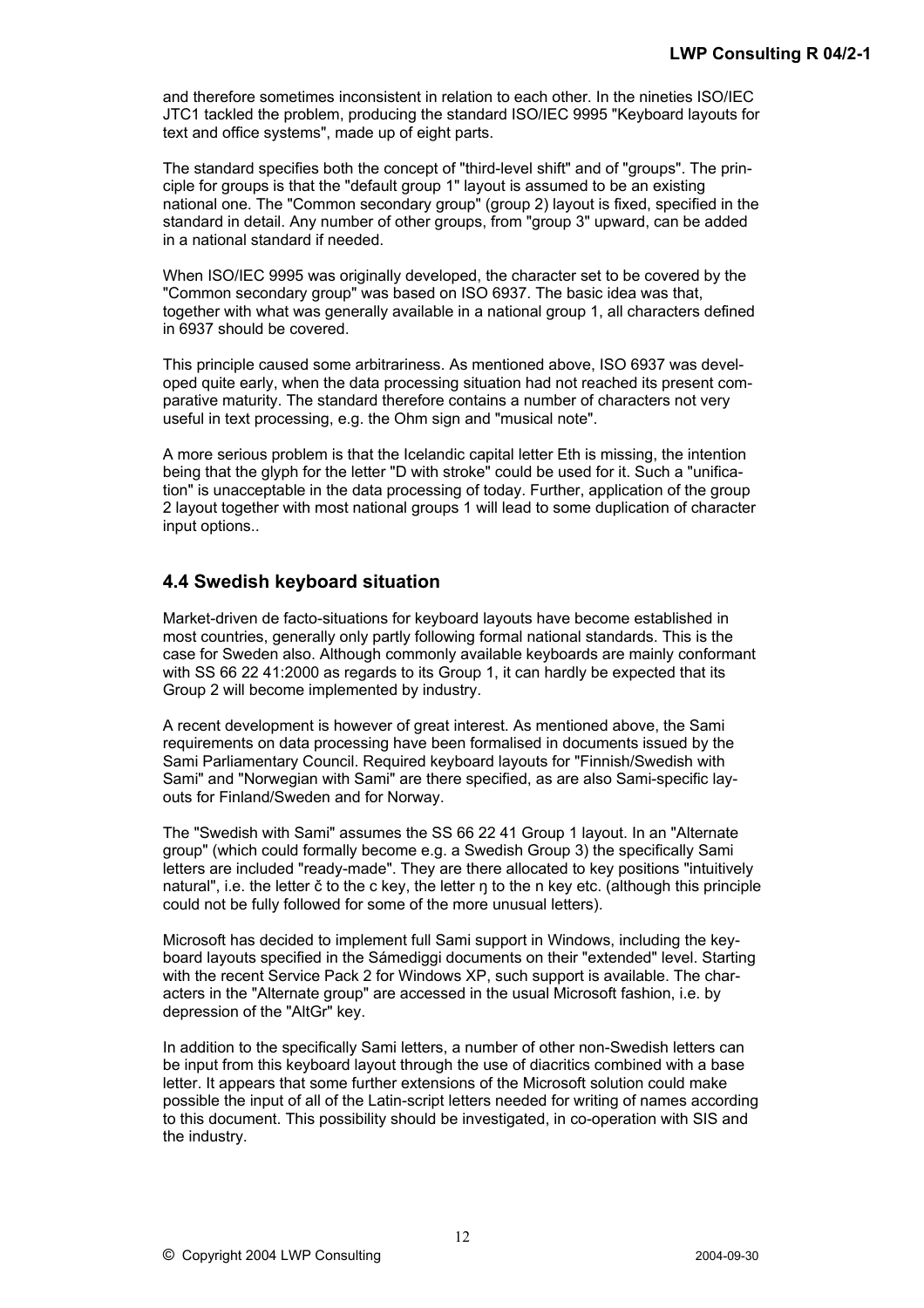## **4.5 "Soft keyboards"**

Another possibility for inputting characters is the "soft keyboard" approach. With it, a table is displayed on the computer screen, showing all available characters, and the user selects the character to input.

This function exists in many application programs, e.g. Microsoft Word. It has also been implemented in the special-purpose software systems of some Swedish Authorities.

## **5 Proposed guidelines for representation of names**

## **5.1 General principles**

From the previous text, the following conclusions could be drawn:

- 1. For Swedish Authorities, a large set of Latin-script letters is needed in data processing for representing personal, company and place names relevant to the Authorities' areas of responsibility.
- 2. Personal names originally written in other writing systems than the Latin script must be transliterated into that script, for which well-defined rules are necessary.
- 3. Data processing interchange between Authorities of information regarding personal and/or company and/or place names should be coded according to Unicode/10646, transformed according to UTF-8.
- 4. Information made available from Authorities' web sites for individuals and companies should in principle also use Unicode/10646 encoding. In the individual case other codings may however be necessary.

### **5.2 Character set: letters**

As described above, the number of letters needed to correctly cover Latin-script languages is quite large. A natural starting point to decide exactly what letters should be included in the set is the document "Multilingual European Subsets in ISO/IEC 10646-1" (see References). The document is the result of work carried out in CEN Technical Committee TC304 "Information and communication technologies – European localization requirements"

In that work, the needs for characters were investigated for all European majority languages, as well as for some minority ones, and three subsets were defined. The first subset contains letters in the Latin script only, and is consequently the natural basis in the case at hand.

This subset, designated MES-1, contains the same set of letters as ISO/IEC 6937, with the addition of the Icelandic letter capital Eth. Some of those letters are however used only in older orthography or in Esperanto, and need therefore not be included in a required Swedish set of letters. These special letters are capital and small c with circumflex, i with tilde, j with circumflex and u with tilde, and small letters kra and "n preceded by apostrophe".

Further, the capital and small ligature ij, earlier used in Dutch, appears not needed in its present orthography.

As regards the German "sharp s" symbol B, the situation for its usage is somewhat unclear, considering that the language is official not only in Germany but in Austria and Switzerland also. It should therefore be included in the required set.

The typographic construct "L with middle dot" in printed Catalan, used for the separation of double letters l in some words (like coŀlaboració) is generally not available in data processing, separate writing of a "middle dot" being used instead. It should therefore not need inclusion in the required Swedish letter set.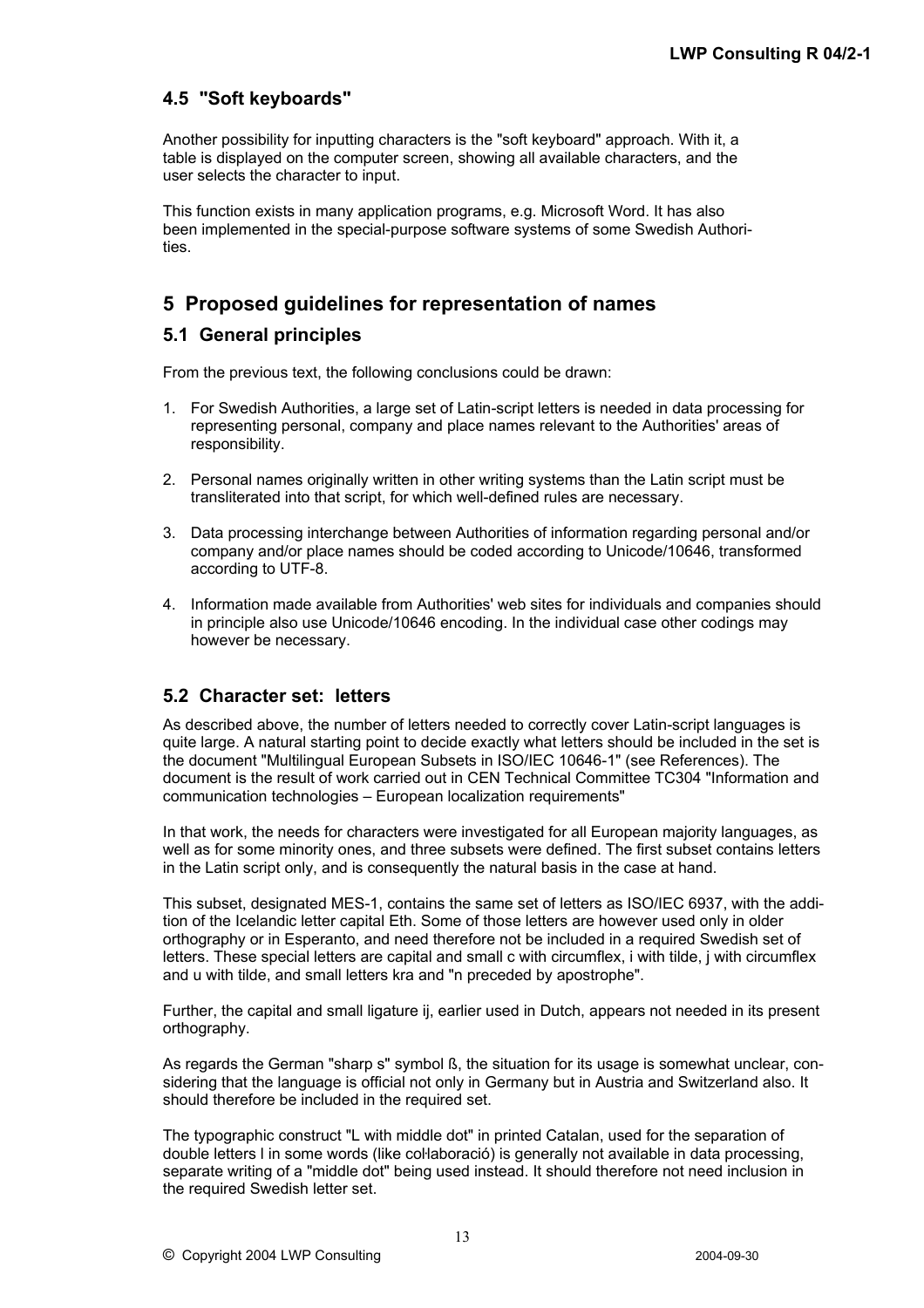A few Welsh and Sami letters are missing in MES-1, and should be included in the required set.

Also missing are the specifically Vietnamese Latin-script letters, and possibly some other special letters used in Latin-script languages outside Europe. It appears, however, that these should not at present be included in the required set, needing further investigation.

#### **5.3 Character set: non-alphabetic characters**

For writing of personal and place names in most languages, the only non-alphabetic character needed is the hyphen. In a few languages, the apostrophe and/or a freestanding acute accent is needed also. Further, for Catalan the "middle dot" is needed, as mentioned above (although it is uncertain if it can really occur in names).

For writing of names of companies a much larger set of special characters may be desirable. It is however obviously necessary to limit the set to what can reasonably be required in the Authorities' data processing.

Such a limitation could be to only allow the non-alphabetic characters in ASCII. Its free-standing grave accent and the dollar sign (which in some coding schemes is replaced with the currency sign  $\infty$ ) should not be included in the set, however.

#### **5.4 Required character set**

The complete minimum character set required according to the previous two sections is the following (only the code values are given, not the "U+" prefix):

0020–0023 0025–005F 0061–007E 00A7 00B4 00B7 00C0–00D6 00D8–00F6 00F8–00FF 0100–0107 010A–0113 0116–011B 011E–0123 0126 0127 012A 012B 012E–0131 0136 0137 013B–013E 0141–0144 0147 0148 014A–014D 0150–015B 015E–0167 016A 016B 016E–017E 018F 01B7 01E4–01E9 01EE 01EF 0259 0292 1E80–1E85 1EF2 1EF3

#### **5.5 Character transliteration**

There are several complications involved as regards transliteration.

In principle it is desirable that names originally written in other writing systems are transliterated in such a way that officials in Swedish Authorities have an indication of their correct pronunciation. This factor is behind the "newspaper transliteration" commonly used.

The first problem with this principle is that many languages differ very much from Swedish in their intonation. This applies particularly to the "tone languages" common in East Asia. The usual way of transliterating tone values is with diacritics. In the Chinese pinyin transliteration system, for instance, the acute and the grave accent, the circumflex and the diaeresis (or macron/overline) diacritics are used. In Swedish, however, these diacritics are generally interpreted not as tonal indications but in other ways, if at all.

The second problem is that the principle makes consistent transliterations across the Latin-script language area next to impossible. Most European countries' practice for "newspaper transliteration" of Russian names, for instance, differ very much from the Swedish one. Although the guidelines to be decided on at present apply to Swedish Authorities in their national work, interchange of personal and company information between countries must also be considered.

It could therefore be argued that transliteration should, as far as possible and practical, be "language-neutral". It should then also conform to established international standards. In this connection it can be noted that in the EU, where Greek is one of the working languages, transliteration of Greek names into the Latin script is done according to the international standard ISO 843 (which is the international version of an originally Greek standard).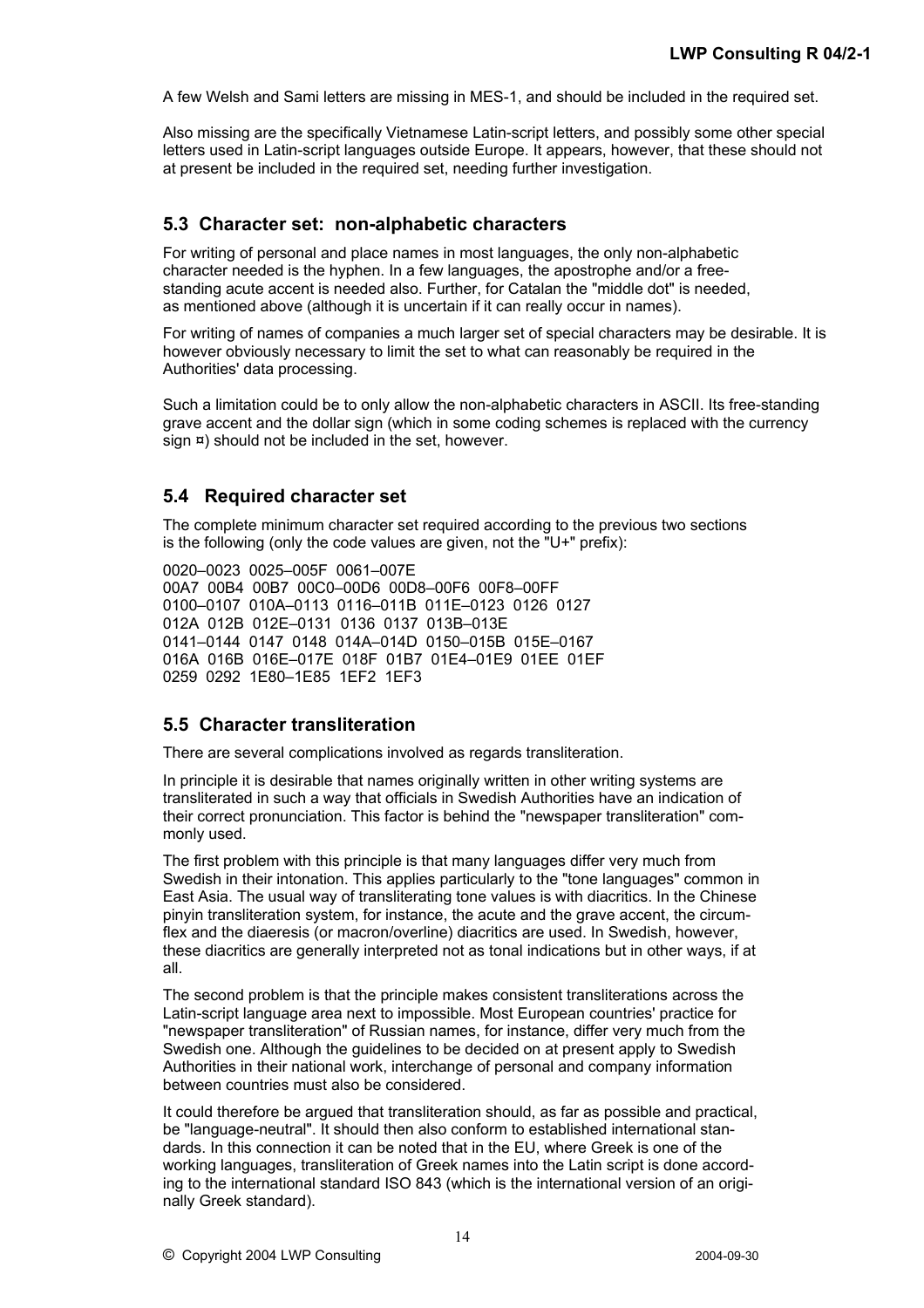Further work on the transliteration issue is highly needed, and comments on this issue from Swedish Authorities necessary, particularly from those with needs for close European co-ordination (like part of the Police).